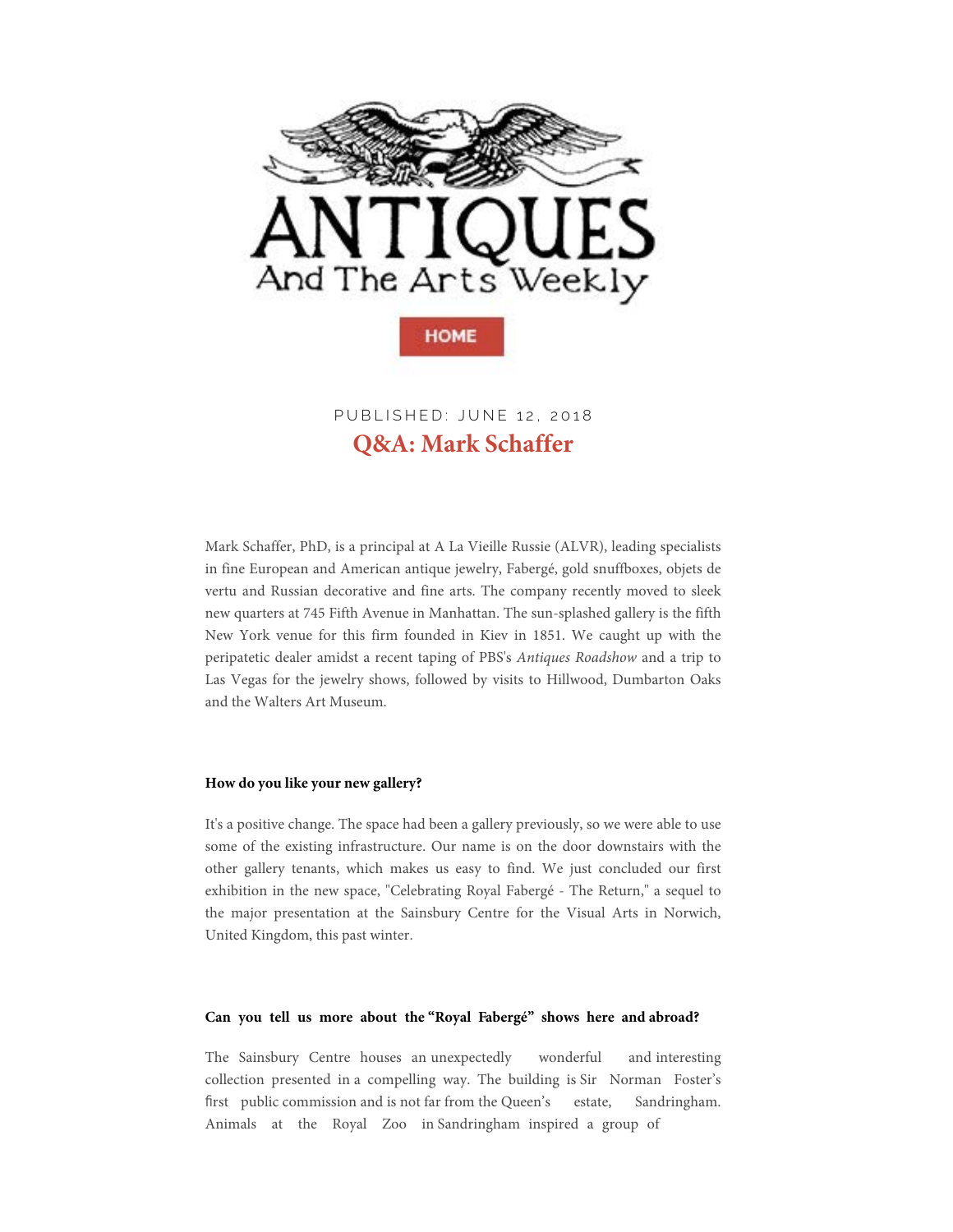

hardstone animals made by Fabergé for the British royal family and still in the Queen's collection. After the Royal Collection, ALVR was the biggest lender to the Sainsbury Centre exhibit.

### **Why did you reprise the show at ALVR in New York?**

It was a great opportunity to show some works from the ALVR collection that are not normally on view. Nothing in either exhibition was for sale. To Sainsbury, we loaned the biggest and perhaps best known of Fabergé's hardstone figurines, the gypsy singer of Varvara Panina. With Fabergé flowers, which we also loaned, the figurines rival the importance of the Easter eggs. Furthermore, every time there is an exhibition we learn more about pieces.

#### **Which is more important to your business, shows or your shop?**

There has always been an interplay between the shop and the shows. We've had gallery clients who become show clients out of convenience and vice versa. Among the things we love about shows such as TEFAF Maastricht, where we exhibit along with TEFAF New York Fall and the Winter Antiques Show, is their collegiality and diverse clientele. This year's Winter Antiques Show was especially memorable for us. The loan show from the Virginia Museum of Fine Arts included the Imperial Peter the Great Easter Egg presented by Nicholas to Alexandra in 1903. My grandparents sold it to VMFA benefactor Lillian Thomas Pratt in the 1940s.

#### **Why did you become a dealer?**

Opportunity was part of it, of course. I have been handling Fabergé since I was a child. It was always in the blood. I knew my grandfather, Alexander Schaffer, and worked with my grandmother, R[ay. My grandparents](http://googleads.g.doubleclick.net/pcs/click?xai=AKAOjsuyuCtW3YXydKEakeJIqp8Si0NHFxEk6YS1s7-HtvrkqyrrvY39jmthWl1k0r_W-DY31487A1yRWJ_LFw3CSEulZnlAhm6jUdNsR7H-k3NkDQ7EM-fo41yiq7v4dMc8CngYrv5Dhvy37zIfffs912FnHjzO5gIsKoOwXU_NpUhVfDggJEzcSsqR0r3E2htoErwcQR0ORYQMfHe8QM78t1yBwf5BYq7CDENOeJOlf0-cWa18NLzX0q-ala9ViNxBjqO9fBSoDKD9KIymAQg&sai=AMfl-YTqWEXNjKiPV-WQgfHYC4iPdAolTLp-UJ1oAWQ7ev65yTag_1w5FxU6lizoZwWPjp1pPrVodWwo1YWRWuHffYZ84IxnhqHeci3zllfLcPQF_Ds-NwNGNNsXH_A&sig=Cg0ArKJSzIQzwXSpJbRK&adurl=http://www.schultzauctioneers.net)  had a good sense of what was beautiful and what people liked. They developed the market and stimulated appreciation for Fabergé and Russian works of art in the United States, little known here before then, and established the high standards for which ALVR is known.

#### **What do you love most about your work?**

The art. Beyond that, the business of art enhances one's appreciation and sharpens one's eye. They are quite connected. There are dealers who can sell anything. For me, a piece must resonate.

#### **Other interests?**

I'm interested in botanical history, which relates to my academic training in plant molecular biology. Botanical porcelain and antiquarian books are passions of mine.

#### **What don't we know about you?**

One of my big hobbies is recreational and competitive swimming. About four years ago, I swam the Hellespont, as the ancients called the body of water separating Europe and Asia that we know as the Dardanelles. That same year I visited one of Vienna's great museums where I happened upon a piece depicting Hero and Leander, the original Hellespont team.